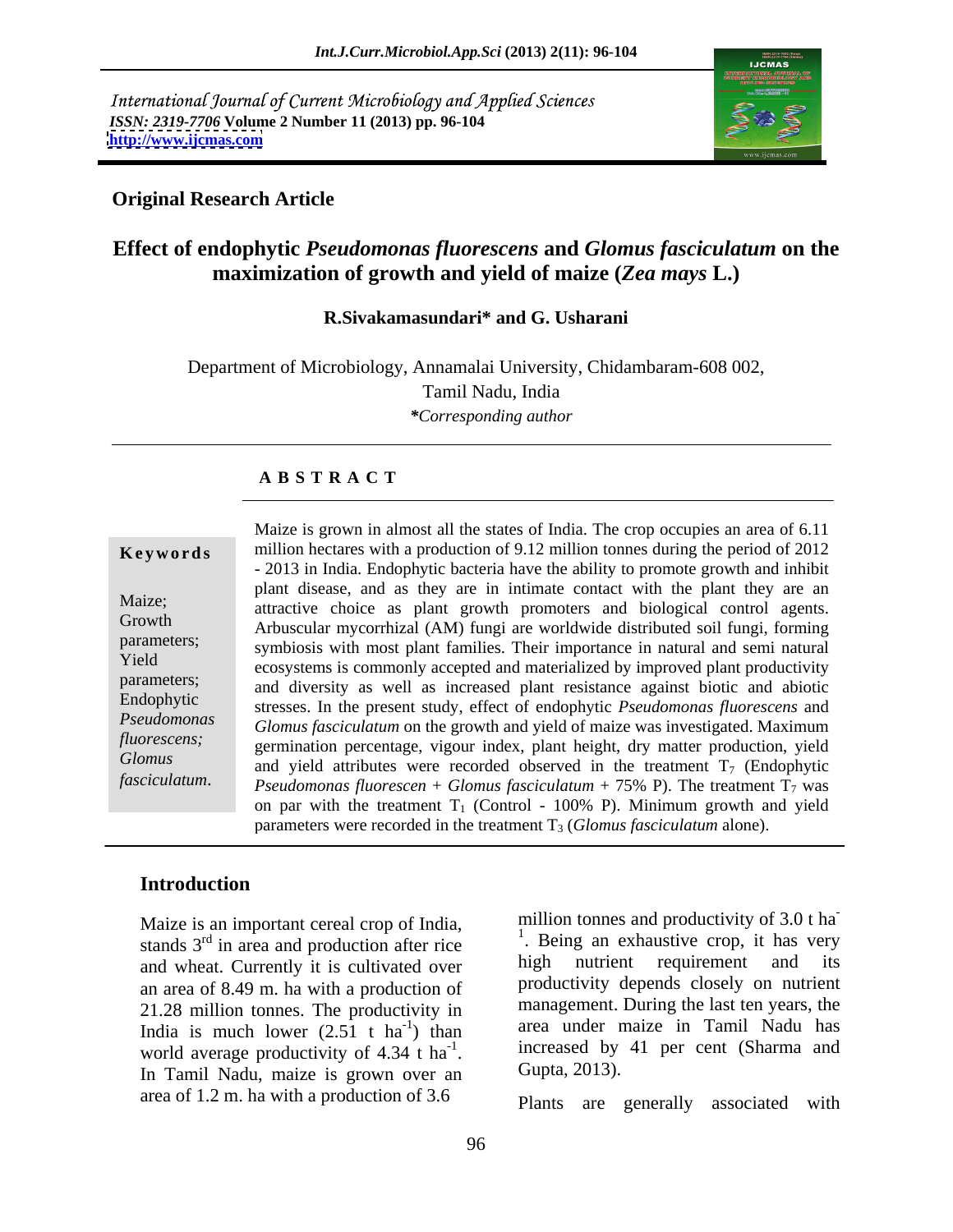diverse microorganisms. Endophytic tropical tree species and some temperate organisms are those that colonize the plant trees. Their nutritional requirements are internal tissue showing no external sign of not specific. Arbuscular mycorrhizal infection or negative effect on their host associations are formed by non septate (Schulz and Boyle, 2006). Endophytic Zygomycetes and Phycomycetes fungi. bacteria have been isolated from a large Some examples of Arbuscular mycorrhizal diversity of plants. Microorganisms like fungi are *Glomus*, *Gigaspora*, *Bacillus, Enterobacter, Klebsiella, Pseudomonas, Burkholderia, Pantoea, Scutellospora* of which *Glomus* is the most *Agrobacterium* and *Methylobacterium* sp. common fungus (Sureshkumar Singh *et*  constitute the endophytes commonly isolated from diverse plants such as rice, wheat, maize, cotton, clover, potato, **Materials and Methods** sugarcane, tomato, cucumber and wild grasses (Bacon and Hinton, 2006). Only a few of these plants have ever been completely studied relative to their India (11°24'N and 71°41'E) from 2012 is considerable.  $(0.65\%)$ , pH  $(7.2)$  and EC  $(0.56 \text{ m})$ 

of applications that enhance agricultural production; they enhance wheat growth seven treatments  $viz, T_1$  – Control (100%) through production of phytohormones, mineral availability, increase cotton  $G$ lomus fasciculatum alone,  $T_4$  – wheat, decrease susceptibility to frost damage, and increase potato tuber (EPFR – 4) + 75% P,  $T_6$  – Glomus

Lack of host specificity is even more  $(EPFR - 4) + Glomus$  fasciculatum + 75% and variability in quality and quantity

fungi are *Glomus*, *Gigaspora*, *Acaulospora*, *Entrophospora* and *al*., 2003; James *et al*., 2008).

## **Materials and Methods**

endophytic biology. Consequently, the 2013. The relative humidity was in the opportunity to find new and beneficial range of 96 to 78 percent with the mean of endophytic microorganisms among the 89 per cent. The experimental soil is deep diversity of plants in different ecosystems fairly drained clay with Organic matter The endophytic bacteria have a multitude conducted on Maize **(**Co - 1**)** during 2012 increase rice production by increasing  $fluorescens$  (EPFR  $-$  4) alone,  $T_3$  – disease resistance, contribute to corn pest Endophytic *Pseudomonas fluorescens* management, fix nitrogen in rice and  $(EPFR - 4) + Glomus fasciculatum$ ,  $T_5$ formation under heat stress conditions.  $\int \frac{1}{\sqrt{1 - \frac{1}{n}}}}$  and  $T_7$  characteristic of this symbiosis than other P. Experiments were conducted in types known. Studies on Arbuscular Randomized block design (RBD) with mycorrhizal fungi conducted during last three replications. The experimental field few decades envisaged their occurrence in was well ploughed, beds were dibbled in a wide variety of hosts, different habitats lines at  $60 \times 20$  cm. Observation on (Jalaluddin, 2005). Arbuscular plant height, dry matter production, yield mycorrhizal fungi are geographically and yield attributes were recorded. Five ubiquitous. They are commonly found in plants from each treatment were randomly association with agricultural crops, shrubs, selected for recording growth parametersThe field experiments were conducted in the farmer's field, Vadalur, Tamil Nadu, India (11º24 N and 71º41 E) from 2012 - (0.65%), pH (7.2) and EC (0.56 m mhos/cm). The field experiments were The experiments comprised of seven treatments *viz.*,  $T_1$  – Control (100%) P), T2 Endophytic *Pseudomonas Glomus fasciculatum* alone, T<sub>4</sub> – Endophytic *Pseudomonas fluorescens*  $(EPFR - 4) + 75\%$  P,  $T_6 - Glomus$ *fasciculatum* + 75% P and  $T_7$  – Endophytic *Pseudomonas fluorescens* (EPFR 4) + *Glomus fasciculatum* + 75% germination percentage, vigour index,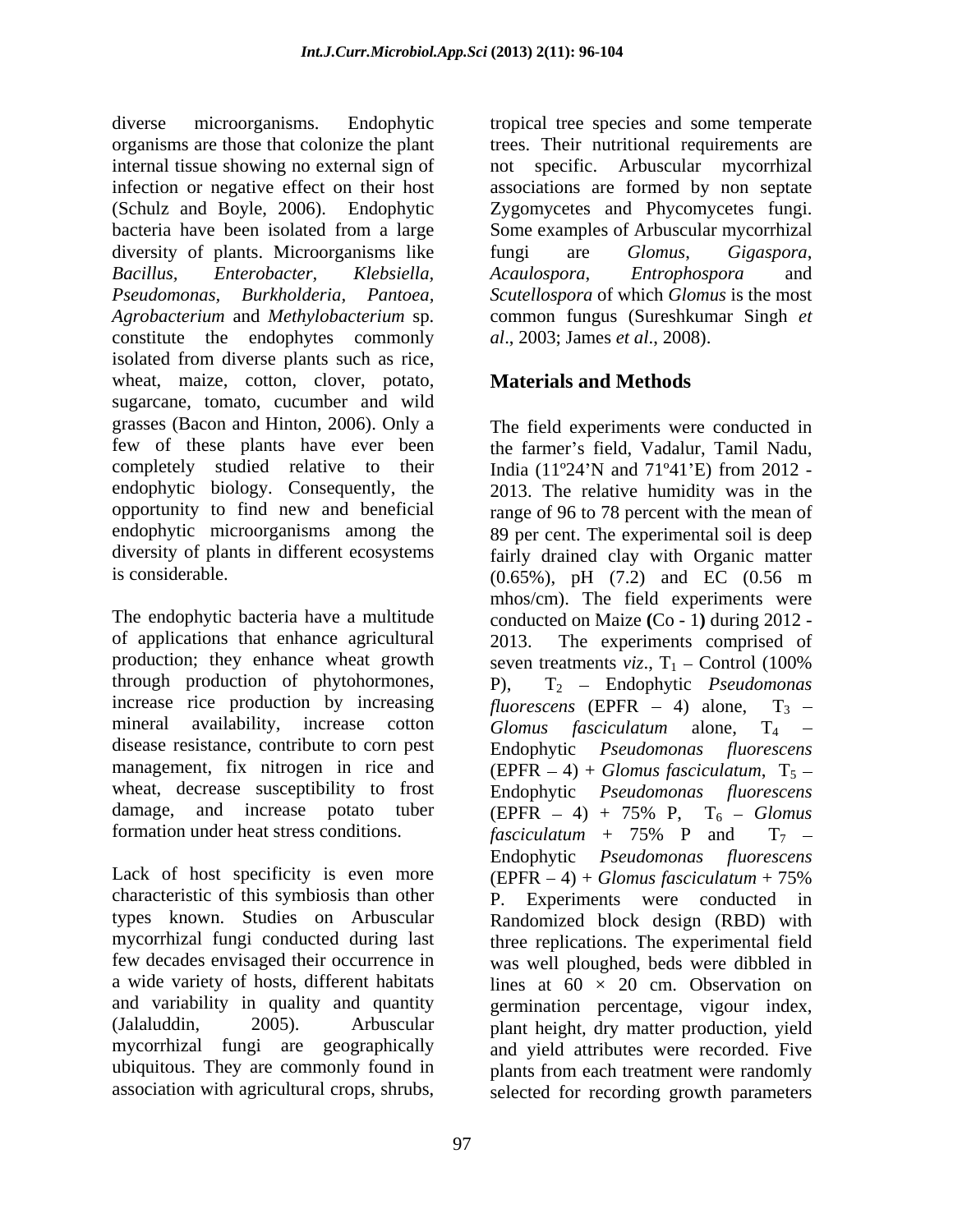Maize is grown in almost all the states of agricultural system to increase India. The crop occupies an area of 6.11 million tonnes during the period of 2012 - 2013 in India. In Tamil Nadu, it is with a production of 46,500 tonnes during the period of 2012 - 2013. Maize grain *fasciculatum* on Germinatio contains about 10% protein. 4% oil. 70% and Vigour index of has significant quantities of vitamin - A, nicotinic acid, Riboflavin and vitamin - E. Maize crop is utilized in many ways like produced in the country is consumed as treatment  $T_7$  was on par with the treatment<br>human food (Rautarav *et al.*, 2013; Lee *et*  $T_1$  (Control - 100% P) (Germination human food (Rautaray *et al*., 2013; Lee *et* 

Endophytic bacteria have the ability to promote growth and inhibit plant disease, and as they are in intimate contact with the plant they are an attractive choice as plant growth promoters and biological control agents. Selection for competitive ability is an area in which there has been little plant height of Maize was n<br>research to date and the challenge is to present research. The research to date, and the challenge is to present research. The observations encourage the establishment of beneficial plant, early in the crop's development or by artificially introducing specific genetic components that confer some long lasting *fluorescens* produce highly potent broad Glomus fasciculatum + 75% P). The spectrum antifungal molecules against treatment  $T_7$  was on par with the treatment various phytopathogens, thus acting as  $T_1$  (Control - 100% P) (Plant height – various phytopathogens, thus acting as root colonizers. Through, several (*Glomus fasciculatum* alone). mechanisms *viz*., production of antibiotics (Gutterson *et al*., 1988), siderophores

periodically at 30 and 60 days after sowing (Kloepper *et al.*, 1980), HCN (Defago *et* (DAS) and at harvest. *al*., 1990) and competition for space and **Results and Discussion** soil borne plant pathogens. They could million hectares with a production of 9.12 bacteria is highly specific, ecofriendly and nutrients (Elad *et al.*, 1987), they inhibit serve as promising bioinoculants for agricultural system to increase productivity since the action of such cost - effective.

cultivated over an area of 29,300 hectares In the present study, effect of Endophytic contains about 10% protein, 4% oil, 70% carbohydrates, 23% crude fibre, 10.4% albuminoides, 1.4% ash. A maize grain other grain crops. Over 85% of maize Glomus fasciculatum + 75% P). The *al*., 2013; Tiwari *et al*., 2013). percentage - 93.90% and Vigour index - *Pseudomonas fluorescens* and *Glomus fasciculatum* on Germination percentage and Vigour index of Maize was investigated and the results were furnished in Table - 1. Maximum Germination percentage (94.05%) and Vigour index (2191.87) was observed in the treatment T7 (Endophytic *Pseudomonas fluorescen* + *Glomus fasciculatum* + 75% P). The treatment  $T_7$  was on par with the treatment T1 (Control - 100% P) (Germination 2125.40). Minimum Germination percentage (84.20%) and Vigour index (1380.96) was observed in the treatment T3 (*Glomus fasciculatum* alone).

bacterial communities within the host DAS and at harvest are presented in Table benefit. Endophytic *Pseudomonas*  T7 (Endophytic *Pseudomonas fluorescen* + effective biocontrol agents (Garcia *et al.*, 176.80 cm). Lowest plant height (134.31 2001). They are well equipped as primary cm) was observed in the treatment T<sub>3</sub> The effect of Endophytic *Pseudomonas fluorescens* and *Glomus fasciculatum* on plant height of Maize was measured in the present research. The observations recorded on plant height at 30 DAS, 60 2. Maximum plant height was recorded during the harvest and highest plant height (177.21 cm) was recorded in the treatment *Glomus fasciculatum* + 75% P). The treatment  $T_7$  was on par with the treatment  $T_1$  (Control - 100% P) (Plant height  $-$ 176.80 cm). Lowest plant height (134.31 cm) was observed in the treatment  $T_3$ 

Kumar *et al.* (1999) reported a significant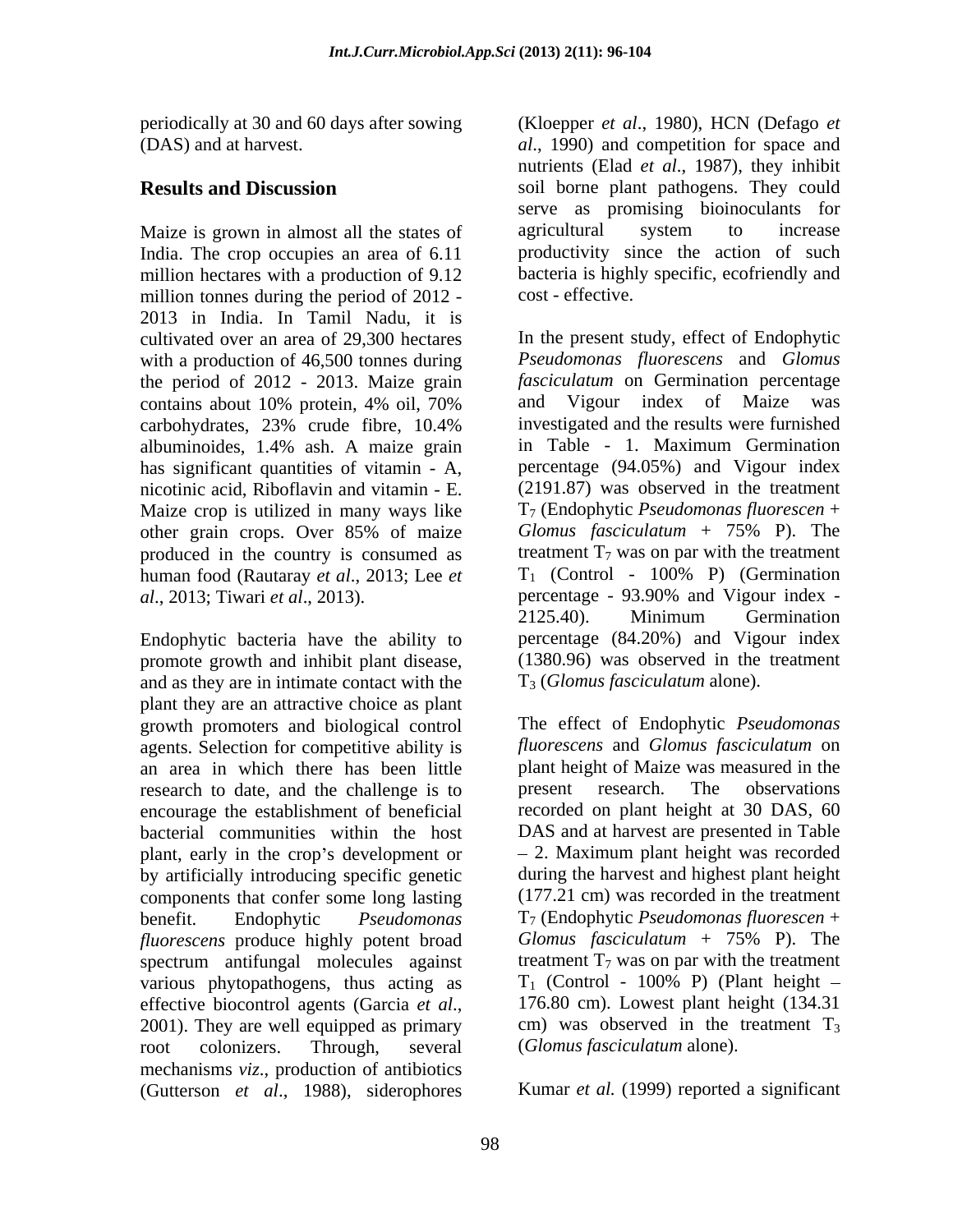increase in maize plant height by noticed in the treatment  $T_7$  (Endophytic inoculation of different bacterial strains in *Pseudomonas fluorescen* + *Glomus*  combination with *Glomus fasciculatum*.  $fascicularum + 75\% \text{ P}$ . The treatment  $T_7$ <br>Similar results that plant height increases was on par with the treatment  $T_1$  (Control with *Glomus fasciculatum* and - 100% P (Number of grains per cob -*Pseudomonas fluorescens* were reported by Maqsood *et al.* (2001), Ayub *et al.* 30.93). Minimum Number of grains per (2002) and Sharar *et al.* (2003). Burd *et al.* (2006) and Number of grains per (2000) reported that plant growth row (15.10) was observed in promoting rhizobacteria might enhance plant height and productivity by synthesizing phytohormones, increasing In the present research, effect of the local availability of nutrients, Endophytic *Pseudomonas fluorescens* and facilitating the uptake of nutrients by the *Glomus fasciculatum* on Length of cob, plants decreasing heavy metal toxicity in the plants antagonizing plant pathogens. Maize was studied and the results were

In the present investigation, the effect of cob (17.43 cm), Girth of cob (17.65 cm) Endophytic *Pseudomonas fluorescens* and and Filled to unfilled ratio (25:1) was  $G$ *lomus fasciculatum* on Dry matter recorded in the treatment  $T_7$  (Endophytic production was investigated. The *Pseudomonas fluorescen* + *Glomus*  observations recorded on dry matter  $fascicularum + 75\% P$ ). The treatment  $T_7$ production at 30 DAS, 60 DAS and at was on par with the treatment  $T_1$  (Control harvest are presented in Table – 3.  $-100\%$  P) (Length of  $\cosh$  – 17.15 cm,<br>Maximum dry matter production was Girth of  $\cosh$  – 17.25 cm and Filled to recorded during the harvest and more dry unfilled ratio 24:1). Minimum length of matter production  $(260.34 \text{ t} \text{ ha}^{-1})$  was recorded in the treatment  $T_7$  (Endophytic and Filled to unfilled ratio (12:1) was *Pseudomonas fluorescen* + *Glomus* observed in the treatment T<sub>3</sub> (*Glomus fasciculatum* + 75% P). The treatment  $T_7$  *fasciculatum* alone). was on par with the treatment  $T_1$  (Control - 100% P) (Dry matter production – These results are in line with the findings 259.88 t ha -1 ). Less dry matter production of Khan *et al*. (1999) reported significant  $(196.23 \text{ t} \text{ ha}^{-1})$  was observed in the treatment T<sub>3</sub> (*Glomus fasciculatum* alone). application applications on number of cobs Tomar (1998) reported that endophytic bacterial siaolates along with rock reported significant increase in number of phosphate fertilization significantly plants per meter row length by inoculation increased dry matter yield of maize plants. of *Azotobacter chroococcum.* The results The effect of Endophytic *Pseudomonas fluorescens* and *Glomus fasciculatum* on Number of grains per cob and Number of (2001), Ali et al. (2002), Younas (2002), grains per row in Maize and the results Sharar *et al*. (2003), Rasheed *et al*. (2004) were presented in Table - 4. Maximum and Oktem *et al.* (2005) who reported that number of grains per cob (480.67) and number of grains per row (31.33) was

*fasciculatum* + 75% P). The treatment  $T_7$ was on par with the treatment  $T_1$  (Control - 100% P) (Number of grains per cob - 480.05 and Number of grains per row - 30.93). Minimum Number of grains per cob (432.80) and Number of grains per row (15.10) was observed in the treatment T3 (*Glomus fasciculatum* alone).

 $^{1}$ ) was cob (11.90 cm), Girth of cob (12.35 cm) Girth of cob and Filled to unfilled ratio in showed in Table - 5. Maximum length of *fasciculatum* + 75% P). The treatment  $T_7$  $-100\%$  P) (Length of cob  $-17.15$  cm, Girth of  $\cosh - 17.25$  cm and Filled to *fasciculatum* alone).

<sup>-1</sup>) was observed in the effect of bacteria and AM fungal effect of bacteria and AM fungal per plant. Kumar *et al*. (1999) who of the present research are also in agreement with those of Maqsood *et al*.<br>(2001), Ali *et al.* (2002), Younas (2002), and Oktem *et al*. (2005) who reported that number of grains rows per cob, grain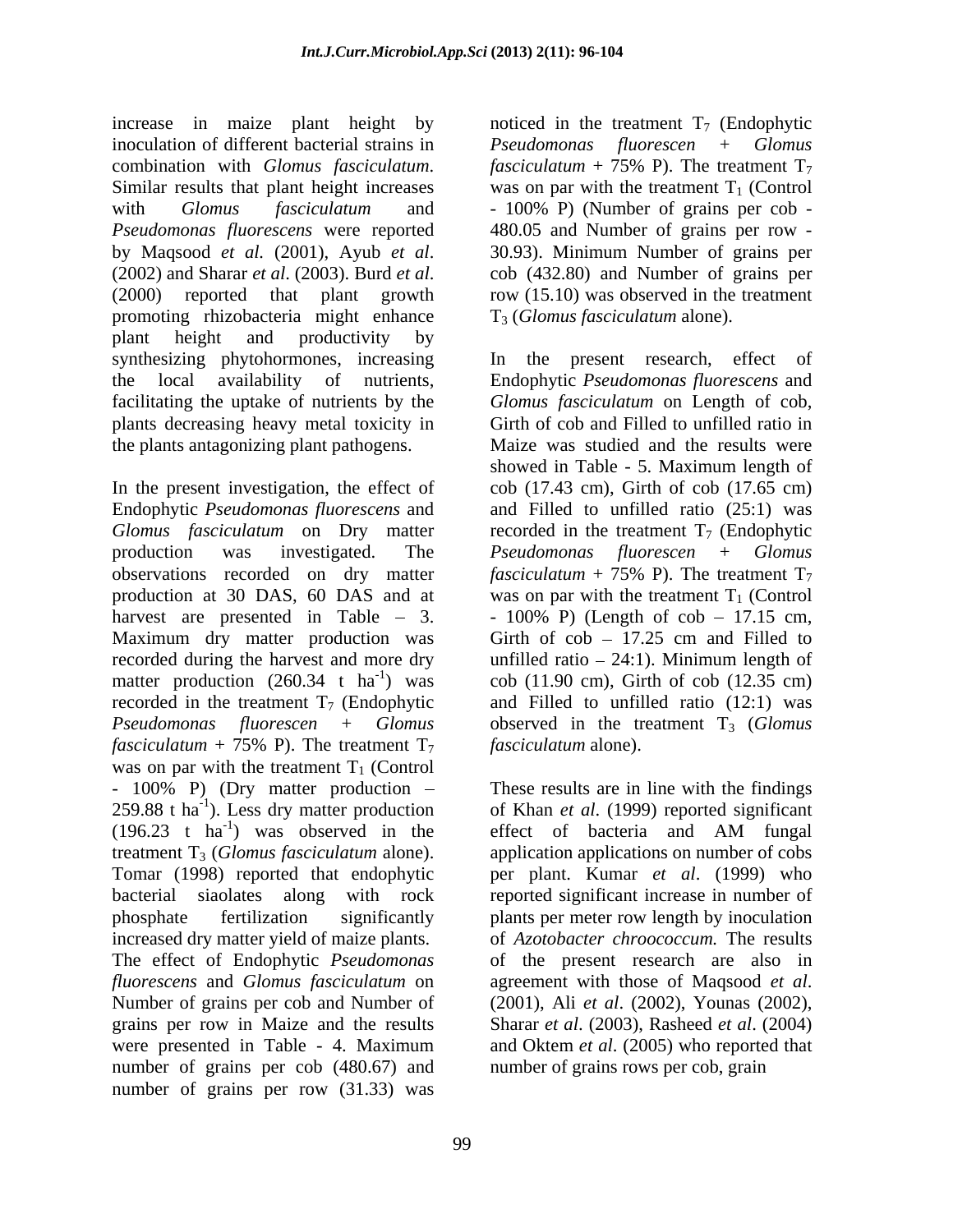| <b>Treatments</b>                                                  | <b>Germination</b> | <b>Vigour</b> |
|--------------------------------------------------------------------|--------------------|---------------|
|                                                                    | percentage $(\% )$ | index         |
| $T_1$ – Control (100% P)                                           | 93.90              | 2125.40       |
| $T_2$ – Endophytic <i>Pseudomonas fluorescens</i> (EPFR – 4) alone | 86.88              | 1420.75       |
| $T_3$ – Glomus fasciculatum (GF - 5) alone                         | 84.20              | 1380.96       |
| $T_4$ - EPFR $-4$ + GF $-5$                                        | 91.38              | 2075.50       |
| $T_5$ - EPFR $-4 + 75\%$ P                                         | 90.95              | 1890.25       |
| $T_6 - GF - 5 + 75\% P$                                            | 88.25              | 1670.92       |
| $T_7$ - EPFR $-4$ + GF $-5$ + 75% P                                | 94.05              | 2191.87       |
| $SE_D$                                                             |                    |               |
| $CD (P = 0.05)$                                                    |                    |               |

**Table.1** Effect of Endophytic *Pseudomonas fluorescens* and *Glomus fasciculatum* on Germination percentage and Vigour index of Maize

**Table.2** Effect of Endophytic *Pseudomonas fluorescens* and *Glomus fasciculatum* on Plant height of Maize

| Treatments                                                         | Plant height (cm) |               |                |  |
|--------------------------------------------------------------------|-------------------|---------------|----------------|--|
|                                                                    | <b>30 DAS</b>     | <b>60 DAS</b> | <b>Harvest</b> |  |
| $T_1$ – Control (100% P)                                           | 75.78             | 126.94        | 176.80         |  |
| $T_2$ – Endophytic <i>Pseudomonas fluorescens</i> (EPFR – 4) alone | 60.35             | 90.35         | 142.30         |  |
| $T_3$ – Glomus fasciculatum (GF - 5) alone                         | 56.00             | 83.13         | 134.31         |  |
| $T_4$ - EPFR $-4$ + GF $-5$                                        | 72.18             | 117.30        | 166.90         |  |
| $T_5 - EPFR - 4 + 75\% P$                                          | 68.45             | 110.15        | 159.70         |  |
| $T_6 - GF - 5 + 75\% \text{ P}$                                    | 63.30             | 102.50        | 150.46         |  |
| $T_7$ - EPFR $-4$ + GF $-5$ + 75% P                                | 76.45             | 127.12        | 177.21         |  |
| SE <sub>D</sub>                                                    |                   |               |                |  |
| $CD (P = 0.05)$                                                    |                   |               |                |  |

**Table.3** Effect of Endophytic *Pseudomonas fluorescens* and *Glomus fasciculatum* on Dry matter production in Maize

| Treatments                                                         | <b>Dry matter production</b><br>ha <sup>-</sup> |               |                |  |
|--------------------------------------------------------------------|-------------------------------------------------|---------------|----------------|--|
|                                                                    | <b>30 DAS</b>                                   | <b>60 DAS</b> | <b>Harvest</b> |  |
| $T_1$ – Control (100% P)                                           | 36.05                                           | 114.75        | 259.88         |  |
| $T_2$ – Endophytic <i>Pseudomonas fluorescens</i> (EPFR – 4) alone | 27.90                                           | 106.62        | 210.85         |  |
| $T_3$ – Glomus fasciculatum (GF - 5) alone                         | 25.12                                           | 95.34         | 196.23         |  |
| $T_4$ - EPFR $-4$ + GF $-5$                                        | 34.12                                           | 112.30        | 242.15         |  |
| $T_5$ - EPFR $-4 + 75%$ P                                          | 32.40                                           | 110.80        | 230.20         |  |
| $T_6 - GF - 5 + 75\% \text{ P}$                                    | 30.80                                           | 107.75        | 223.80         |  |
| $T_7$ - EPFR – 4 + GF – 5 + 75% P                                  | 36.70                                           | 115.08        | 260.34         |  |
| $SE_D$                                                             |                                                 |               |                |  |
| $CD (P = 0.05)$                                                    |                                                 |               |                |  |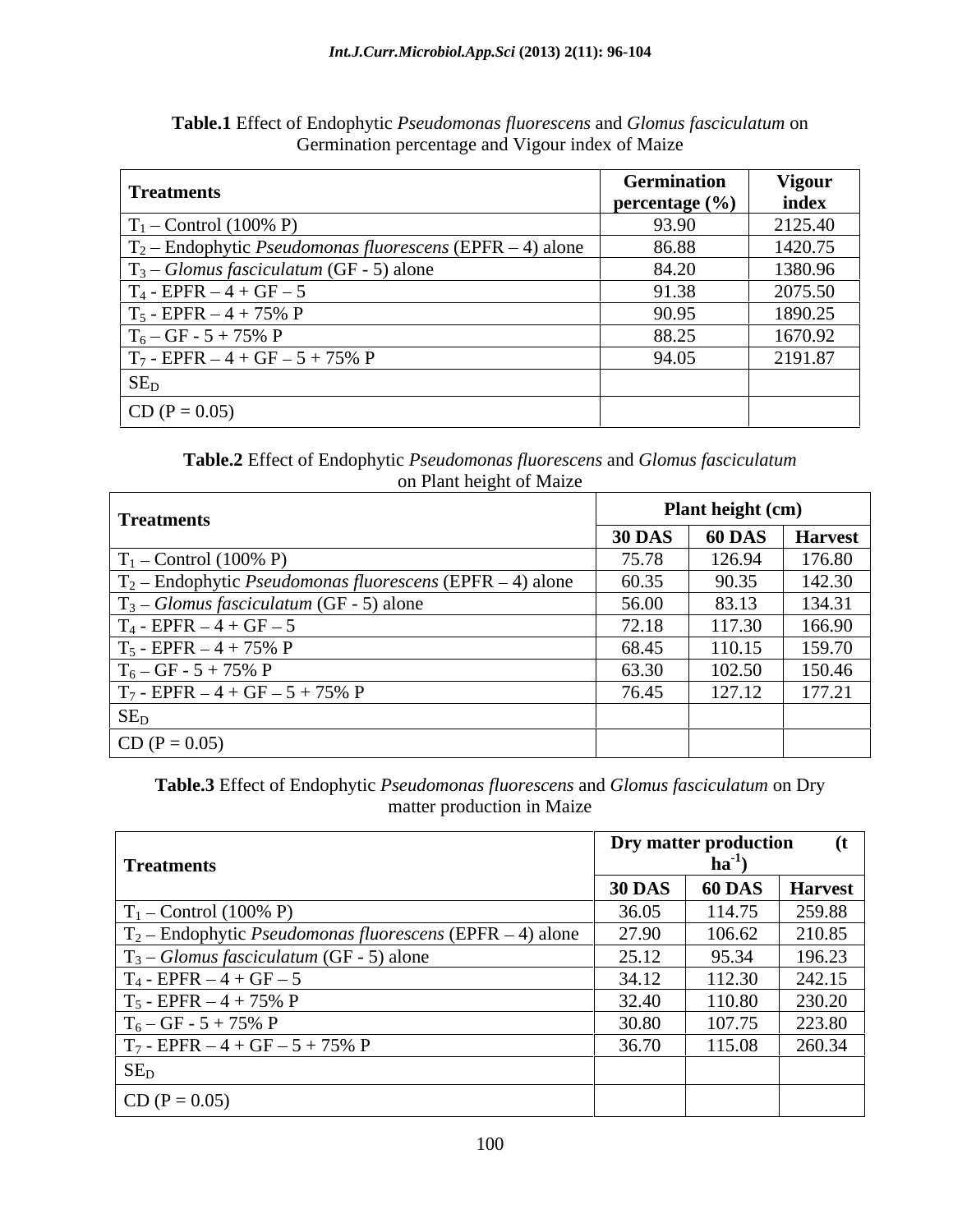**Table.4** Effect of Endophytic *Pseudomonas fluorescens* and *Glomus fasciculatum* on number of grains per cob and number of grains per row in Maize

| <b>Treatments</b>                                                     | Number of<br>grains cob | Number of<br>grains row |
|-----------------------------------------------------------------------|-------------------------|-------------------------|
| $T_1$ – Control (100% P)                                              | 480.05                  | 30.93                   |
| $T_2$ – Endophytic <i>Pseudomonas fluorescens</i> (EPFR – 4)<br>alone | 445.70                  | 18.00                   |
| $T_3$ – <i>Glomus fasciculatum</i> (GF - 5) alone                     | 432.80                  | 15.10                   |
| $T_4$ - EPFR $-4 + GF - 5$                                            | 472.18                  | 27.30                   |
| $T_5$ - EPFR $-4 + 75\%$ P                                            | 465.20                  | 25.75                   |
| $T_6 - GF - 5 + 75\% \text{ P}$                                       | 458.25                  | 22.48                   |
| $T_7$ - EPFR $-4$ + GF $-5$ + 75% P                                   | 480.67                  | 31.33                   |
| SE <sub>D</sub>                                                       |                         |                         |
| $CD (P = 0.05)$                                                       |                         |                         |

**Table.5** Effect of Endophytic *Pseudomonas fluorescens* and *Glomus fasciculatum* on Length of cob, Girth of cob and Filled to unfilled ratio in Maize

| <b>Treatments</b>                                                        | <b>Length of</b><br>cob (cm) | <b>Girth of</b><br>$\cosh$ (cm) | <b>Filled to</b><br>unfilled<br>ratio |
|--------------------------------------------------------------------------|------------------------------|---------------------------------|---------------------------------------|
| $T_1$ – Control (100% P)                                                 | 17.15                        | 17.25                           | 24:1                                  |
| $T_2$ – Endophytic Pseudomonas fluorescens<br>$\left($ EPFR $-4$ ) alone | 12.70                        | 13.10                           | 14:1                                  |
| $T_3$ – Glomus fasciculatum (GF - 5) alone                               | 11.90                        | 12.35                           | 12:1                                  |
| $T_4$ - EPFR $-4$ + GF $-5$                                              | 16.66                        | 16.80                           | 22:1                                  |
| $T_5$ - EPFR $-4 + 75\%$ P                                               | 15.80                        | 16.02                           | 20:1                                  |
| $T_6 - GF - 5 + 75\% P$                                                  | 14.20                        | 14.92                           | 17:1                                  |
| $T_7 - EPFR - 4 + GF - 5 + 75\% P$                                       | 17.43                        | 17.65                           | 25:1                                  |
| $SE_D$                                                                   |                              |                                 |                                       |
| $CD (P = 0.05)$                                                          |                              |                                 |                                       |

**Table.6** Effect of Endophytic *Pseudomonas fluorescens* and *Glomus fasciculatum* on Grain weight per plant, Cob weight per plant and 100 seed weight in Maize

| <u>. </u><br><b>Treatments</b>                                                  | <b>Grain weight</b>               | Cob weight                        | $100$ seed   |
|---------------------------------------------------------------------------------|-----------------------------------|-----------------------------------|--------------|
|                                                                                 | $\mathbf{plant}^{-1}(\mathbf{g})$ | $\mathbf{plant}^{-1}(\mathbf{g})$ | weight $(g)$ |
| $T_1$ – Control (100% P)                                                        | 144.95                            | 276.37                            | 27.15        |
| $T_2$ – Endophytic <i>Pseudomonas fluorescens</i><br>$\vert$ (EPFR $-4$ ) alone | 118.44                            | 258.85                            | 23.70        |
| $\mid$ T <sub>3</sub> – <i>Glomus fasciculatum</i> (GF - 5) alone               | 107.61                            | 245.36                            | 22.18        |
| $T_4$ - EPFR $-4$ + GF $-5$                                                     | 140.20                            | 274.10                            | 26.75        |
| $T_5$ - EPFR $-4 + 75\%$ P                                                      | 132.55                            | 271.35                            | 25.50        |
| $T_6 - GF - 5 + 75\% \text{ P}$                                                 | 124.90                            | 267.60                            | 24.48        |
| $T_7$ - EPFR $-4$ + GF $-5$ + 75% P                                             | 145.36                            | 276.88                            | 27.62        |
| $SE_D$                                                                          |                                   |                                   |              |
| $CD (P = 0.05)$                                                                 |                                   |                                   |              |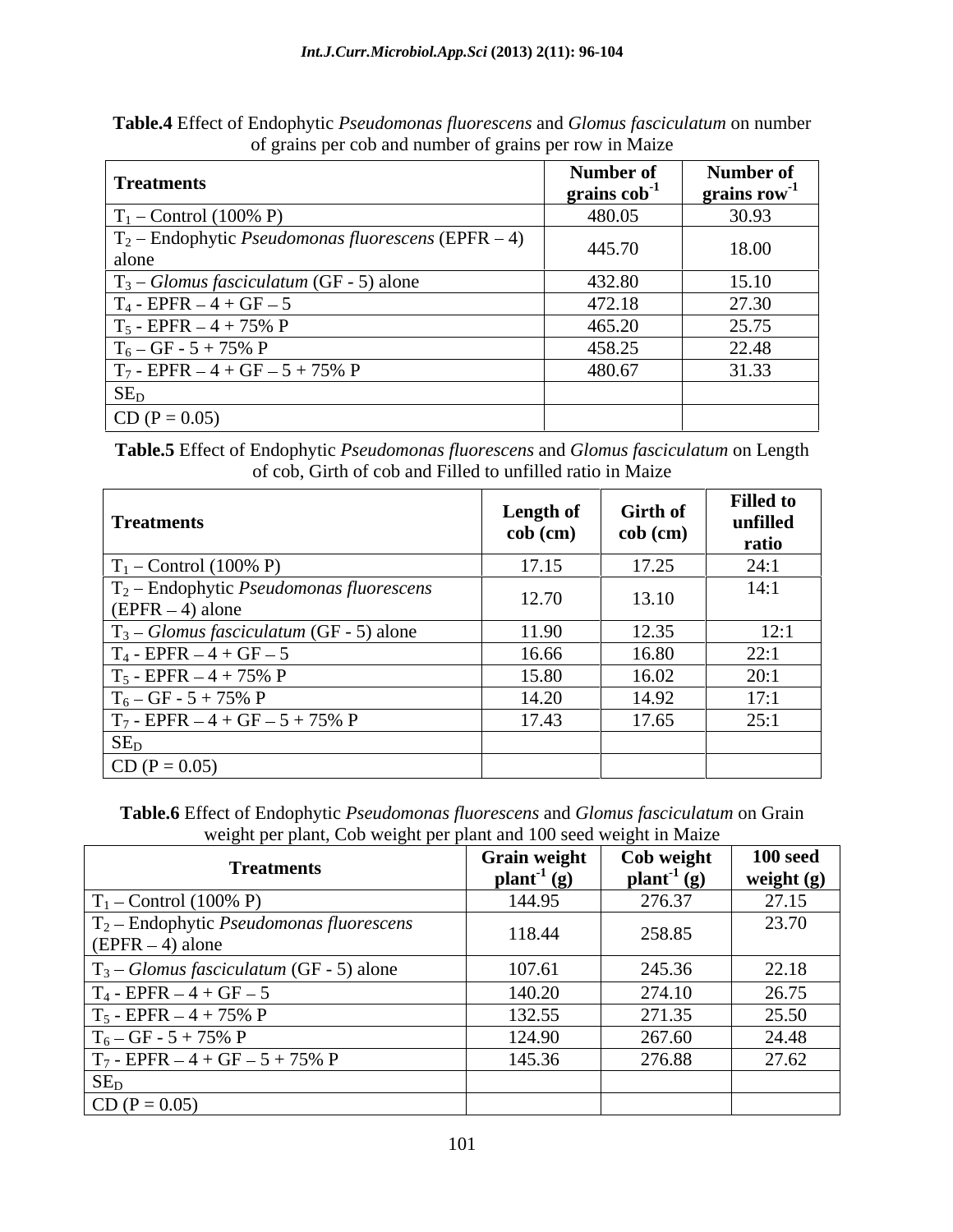increased with application of fertilizers in combinations of *Azotobacter*, combination with bioinoculants. The *Azospirillum*, Arbuscular mycorrhizae, findings of Capuno *et al.* (1980) are

The effect of Endophytic *Pseudomonas fluorescens* and *Glomus fasciculatum* on present study were in line with the Grain weight per plant, Cob weight per plant and 100 seed weight in Maize was Grain weight per plant (145.36 g), Cob with inoculation of *Pseudomonas* weight per plant (276.88 g) and 100 seed *fluorescens* and application of AM fungi. treatment  $T_1$  (Control - 100% P) (Grain 27.15 g). Minimum Grain weight per plant combination with AM fungi Glomus observed in the treatment T<sub>3</sub> (*Glomus fasciculatum* alone). Saad and Hammad (1998) also reported that the greatest grain References yield of maize was found with inoculation of bacteria and application of AM fungi. Ali, J., J. Bakht, M. Shafi, S. Khan and W. Similar results were reported by Maqsood *et al*. (2001), Ali *et al*. (2002), Younas (2002), Sharar *et al*. (2003), Rasheed *et al*. (2004) and Oktem *et al*. (2005) who reported the increase in grain yield and stalk yield with application of bacterial isolates in combination with AM fungal maize (Zea mays L.) folder to

Kundu and Gaur (1984) reported that the  $\frac{1}{354}$ grain and stalk yields of maize (*Zea mays* L.) increased significantly due to Bacterial endophytes: the endophytic inoculations. They further reported that the phosphate solubilizing microorganisms improved phosphorus uptake over control with and without chemical fertilizers.

weight per cob and 1000 grain weight was Tomar *et al*. (1998) applied different almost similar to the present study who fertilizers in maize (*Zea mays* L.). They found that biofertilizers increased the 1000 reported that yield was 2.63 tones ha<sup>-1</sup> in grain weight of sorghum and maize. control, 3.41 tones ha<sup>-1</sup> with NPK only and combinations of *Azotobacter, Azospirillum*, Arbuscular mycorrhizae, *Pseudomonas fluorescens* and NPK  $-1$  in in the highest (3.80 tones ha<sup>-1</sup>) with NPK +  $-1$  with NDV ) with  $NPK +$ AM + PSB. The results obtained in the findings of Tomar *et al*. (1998).

estimated in the present research and the Saad and Hammad (1998) also reported results were given in Table – 6. Maximum that the highest stalk yield was obtained weight (27.62 g) was recorded in the The results are also in line with Kumar *et* treatment T7 (Endophytic *Pseudomonas al.* (1999), Chabot and Antoun (1996) and *fluorescen* + *Glomus fasciculatum* + 75% P). The treatment  $T_7$  was on par with the increase in biological yield of sorghum, weight per plant – 144.95 g, Cob weight of this study, it was concluded that the per plant 276.37 g and 100 seed weight endophytic *Pseudomonas fluorescens* in (107.61 g), Cob weight per plant (245.36 *fasciculatum* and 75% NPK significantly g) and 100 seed weight (22.18 g) was improved the growth, yield parameters and with inoculation of *Pseudomonas fluorescens* and application of AM fungi. Kundu and Gaur (1984) who also reported maize and rice respectively. On the basis combination with AM fungi *Glomus*  biochemical constituents in Maize.

# **References**

- Ali, J., J. Bakht, M. Shafi, S. Khan and W. A. Shah. 2002. Uptake of nitrogen as affected by various combinations of nitrogen and phosphorus. Asian J. PI. Sci., 1: 367 - 369.
- isolates.  $\qquad \qquad$  different levels of nitrogen and Ayub, M., M. A. Nadeem, M. S. Sharar and N. Mahmood. 2002. Response of maize (Zea *mays* L.) fodder to phosphorus. *Asian* J. Pl. Sci:, 9: 352 354.
	- Bacon, C.W. and D. M. Hinton. 2006. niche, its occupants and its utility. *In*: Gnanamanickam, S.S. (ed) Plant associated bacteria. Springer, New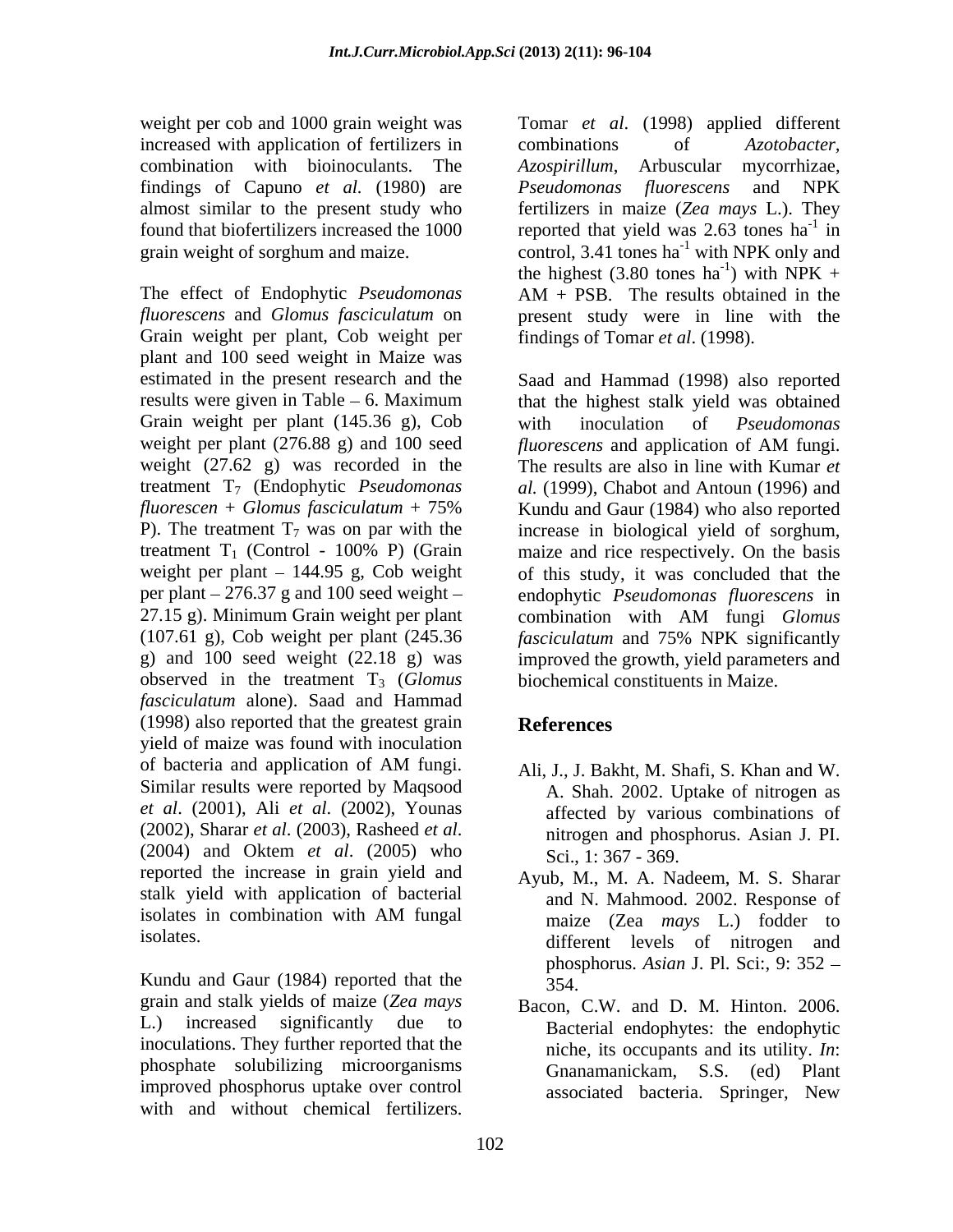- Burd, G. I., D. G. Dixon and B. R. Glick. Dela Cruz and Tariq Husain. 2008.
- Capuno, R.B., B.E. Faber and R.G. content. *Ann*. Trop. Res., 2: 105 – 110.
- Chabot, R. and H. Antoun, 1996. Growth
- Defago, G., C. H. Berling, U. Borger, C. Pathogen, (*Eds*) Horn by, D., Cook, Dentisties (1918) 154. 11 The Cruz, Reynaldo, Denta Cruz, Reynaldo, Pinal (2000) Pinal general arbuscular and the Cruz and Tariq Husain. N. Dela Cruz, R. Reynaldo, Denta Cruz and Tariq Husain. 1992. 221-23. Also, Can J. H
- Elad, Y., I. Chet and R. Bakker. 1987. Increased growth response of plants to soil borne pathogenic fungi. Plant
- Garcia, D. S. I. E., R. K. Hynse and L. M. Nelson. 2001. Cytokinin production
- Gutterson, N., J. S. Ziegle and G. J. Warren. 1988. Genetic determinants *fluorescens* HV37a. J. Bacteriol. 170:
- on growth and yield of soybean in
- 

Delhi, pp 155 – 194. Corettu, N. Dela Cruz, E. Reynaldo, 2000. Plant growth promoting rhizobacteria that decrease heavy Mycorrhiza (VAM) fungi Inoculation metal toxicity in plants. Can. J. on coppicing ability and drought Microbiol., 33: 237 - 245. resistance of *Senna spectabilis.* Pak. J. Bot.,  $40(5)$ :  $2217 - 2222$ .

- Eacalada. 1980. Growth and yield of Khan, M. A., N. U. Khan, K. Ahmad, M. sorghum and maize as influenced by S. Baloch and M. Sadiq. 1999. Yield green manure and soil organic matter of maize hybrid-3335 as affected by NP levels. Pakistan. J. Biol. Sci., 2:  $857 - 859.$
- promotion of maize and lettuce by Kloepper, J. W., J. Leong, M. Teintze and phosphate solubilizing *Rhizobium*  M. N. Schroth. 1980. *Pseudomonas leguminosarum.* Pl. Soil, 184: 311 – siderophores: A mechanism explaining 321. disease suppressive soils. Current siderophores: A mechanism explaining Microbiol*.* 4: 317 - 320.
- Keel and C. Voisard. 1990. Kumar, V., S. S. Punia, K. Suppression of black rot of tobacco by Lakshminarayana and N. Narula, 1999. a *Pseudomonas* strain: Potential applications and mechanisms, In: Biological Control of Soil Borne Plant *Pseudomonas fluorescens* on maize. Kumar, V., S. S. Punia, K. Effect of phosphate solubilizing analogue resistant mutants of Indian J. Agric. Sci., 69: 198 – 200.
- R.J. and Henis, Y., CAB International, Kundu, B. S and A. C. Gaur, 1984. Maize 93 - 108.  $\blacksquare$   $\blacksquare$   $\blacksquare$   $\blacksquare$   $\blacksquare$   $\blacksquare$   $\blacksquare$   $\blacksquare$   $\blacksquare$   $\blacksquare$   $\blacksquare$   $\blacksquare$   $\blacksquare$   $\blacksquare$   $\blacksquare$   $\blacksquare$   $\blacksquare$   $\blacksquare$   $\blacksquare$   $\blacksquare$   $\blacksquare$   $\blacksquare$   $\blacksquare$   $\blacksquare$   $\blacksquare$   $\blacksquare$   $\blacksquare$   $\blacksquare$   $\blacksquare$   $\blacksquare$  and  $P$  – solubilizing microorganisms. Pl. Soil,  $79: 227 - 234$ .
- induced by Rhizobacteria antagonistic Lee, H., H.S. Ha, C.S. Lee, Y.B. Lee and *and Soil,* 98: 325- 330. improving soil properties and rice P.J. Kim, 2013. Fly ash effect on productivity in Korean paddy soil. Bioresour. Technol., 97: 1490 - 1497.
- by plant growth promoting Maqsood, M., A. M. Abid, A. Iqbal and rhizobacteria and selected mutants. M. I. Hussain. 2001. Effect of variable Canadian. J. Microbiol. 47: 404 - 411. rate of nitrogen and phosphorus on growth and yield of maize (golden). Online J. Biol. Sci., 1: 19 - 20.
- for catabolic induction of antibiotic Oktem, A. G and A. Oktem. 2005. Effect biosynthesis in *Pseudomonas*  of nitrogen and intra spaces on sweet 380 - 385. corn characteristics. Asian J. Plant Sci.*,* 4: 361 - 364.
- Jalaluddin, M. 2005. Effect of inoculation Rasheed, M., W. M. Bhutta, M. Anwar ul with VAM - fungi and *Bradyrhizobium* - Haq and A. Ghaffar. 2004. Sindh. Pak. J. Bot., 37(1): 169 - 173. to NP applications Intl. J. Agric., Biol.,  $-$  Haq and A. Ghaffar. Genotypic response of maize hybrids 4: 721-722.